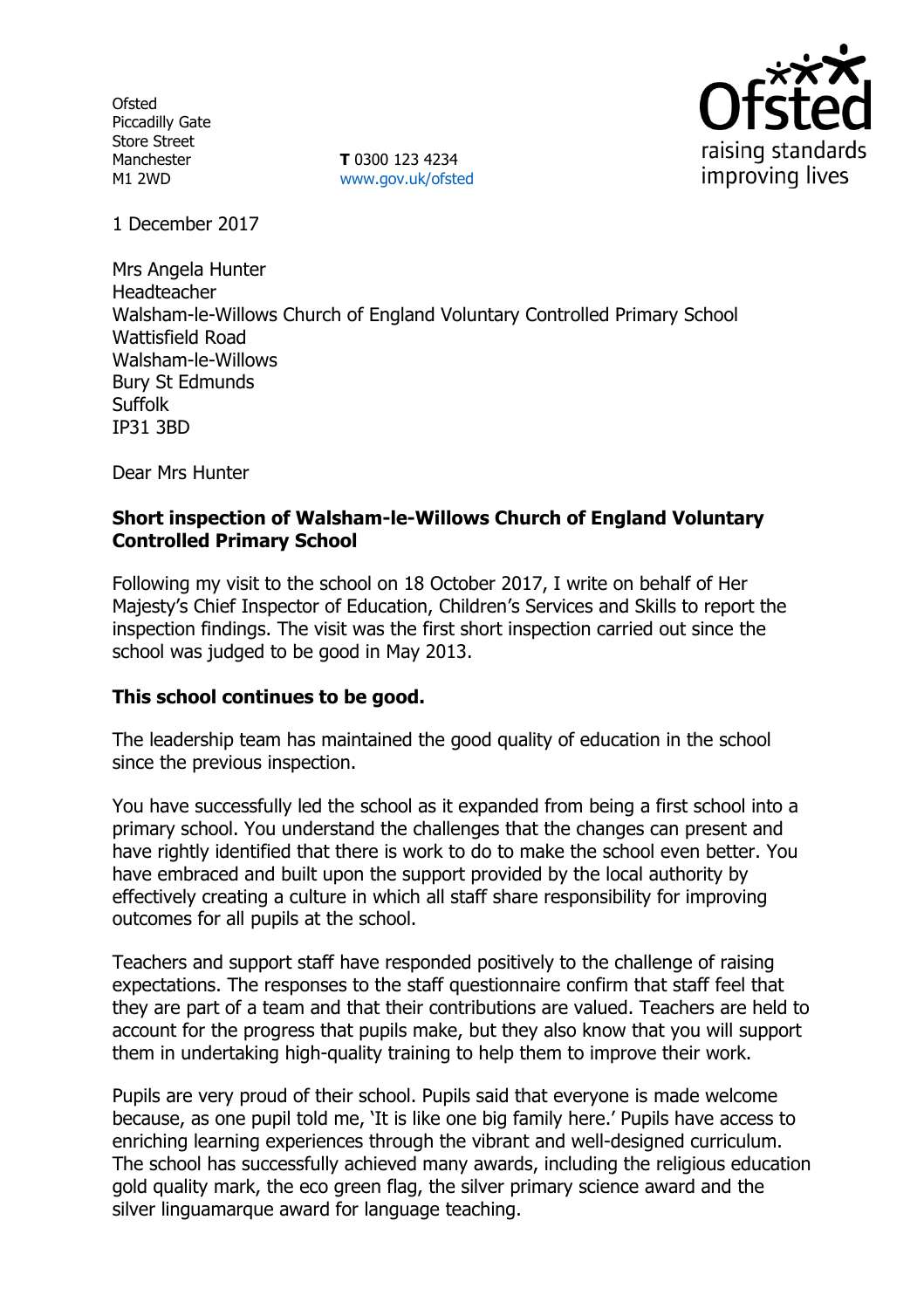

Effective links between all subjects provide meaningful opportunities for pupils to use and apply the skills they have been taught in mathematics and English. Leaders have correctly identified that pupils' achievement in writing is not yet what it should be in key stage 2. This is because the new strategies to improve the teaching of spelling and handwriting have not yet had time to improve pupils' outcomes.

Governors share your desire to improve the school further. A change in membership of the governing body has strengthened governors' ability to undertake more strategic roles. School leaders are supported and challenged with increased effectiveness.

An area for development identified at your previous inspection was to use information and communication technology across more subjects. The improvements made are evident in pupils' high-quality work on display across the school, which shows the computing skills applied by pupils in various subjects. Additionally, 'digital literacy' is included in all teachers' planning. Pupils spoke enthusiastically about their use of technology. They were able to give examples of how they apply their skills, including, for example, making video diaries.

In the previous inspection, you were tasked with sharing the existing outstanding practice and accelerating the progress of the most able pupils. In response to this, leaders have created many opportunities for staff to work more closely together on improving the outcomes, including joint planning across mixed-age year groups and team teaching. Teaching staff have also visited other schools to observe outstanding practice. External advisers and consultants have worked alongside the whole team, sharing ways to improve teaching and learning, particularly for the most able in mathematics.

Detailed, precise school assessment records show that the most able pupils are making good and often better progress than other pupils, across a range of subjects and across key stages 1 and 2. The most recent 2017 key stage 1 assessments show that the proportion of pupils achieving greater depth in reading, writing and mathematics is above the national average. However, the progress of the most able girls in mathematics was lower than expected in 2017. You have made the progress of the most able pupils a top priority and have taken decisive action to accelerate progress in mathematics across the whole school.

### **Safeguarding is effective.**

Leaders, including governors, have ensured that all safeguarding arrangements are fit for purpose. Records of concerns are well organised and accurate. You have established a strong culture of safeguarding pupils whereby all staff are well aware of what they should do if they have any concerns. Your procedures for vetting and checking new members of staff are rigorous. Staff training is comprehensive and up to date. When necessary, you work effectively with external agencies to support your pupils' needs.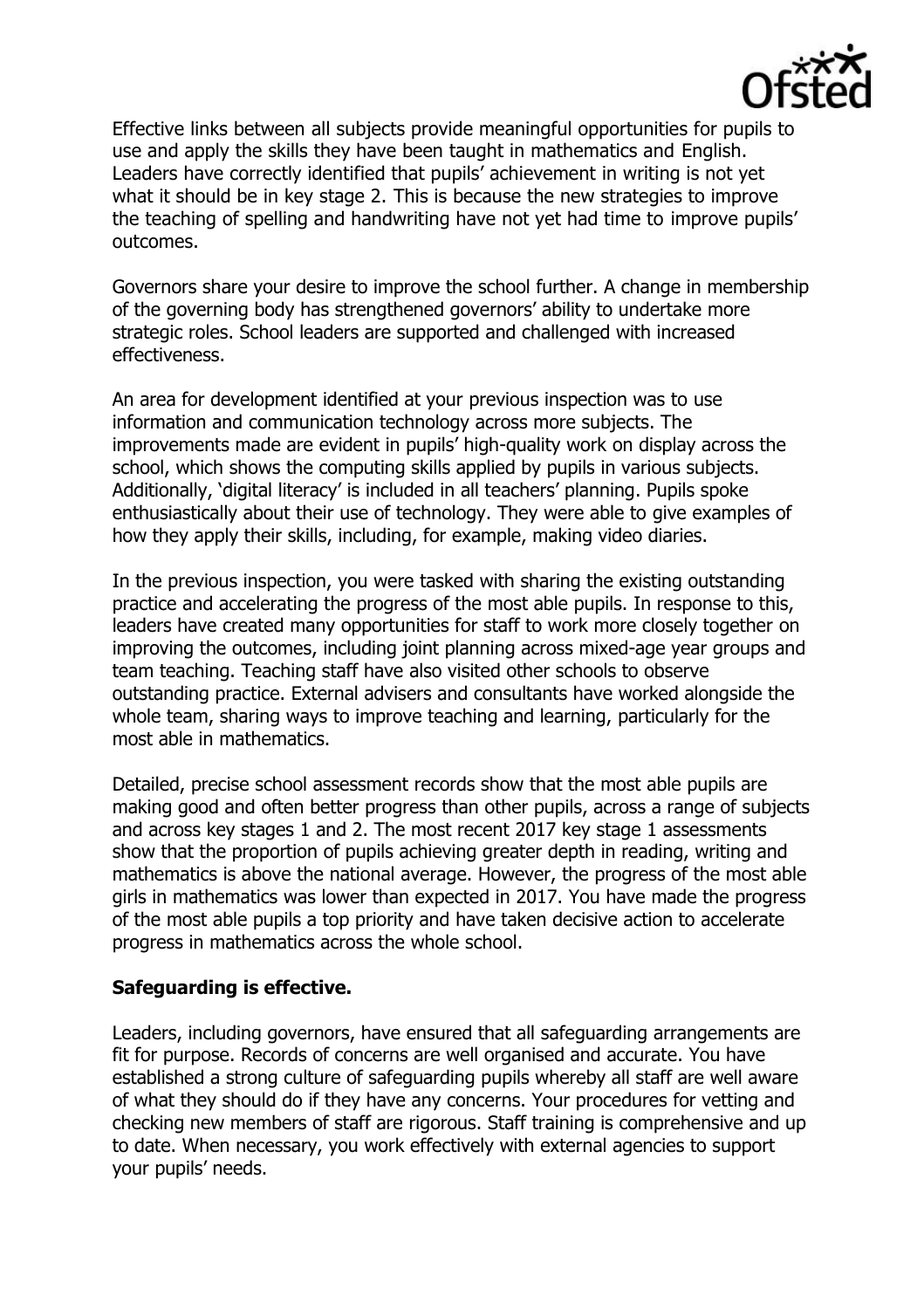

Pupils of all ages told me that they feel safe at school, and parents agreed. Pupils know whom to go to if they have any concerns. Pupils spoke confidently about how to stay safe on the internet and out of school. Pupils have a good awareness of different forms of bullying. They told me that bullying is a rarity and your records confirm that you have very few instances of bullying.

# **Inspection findings**

- The first line of enquiry I had was exploring how effective teachers are in challenging pupils, particularly girls, to achieve the highest standards in mathematics and make good progress from their starting points. This was because progress in mathematics has been slow across key stage 2 for the past two years.
- The leader of mathematics is very passionate about the subject and leads by example in promoting improved outcomes for pupils. The implementation of the revised curriculum has been managed effectively through staff training, coaching and adapting the school's chosen approaches to promote reasoning and problemsolving skills. Pupils have more challenging activities and are acquiring the higher-order skills needed to master complex concepts. Pupils across the school have benefited from the changes, with the result that pupils are now making good and better progress from their starting points.
- The progress that girls make in mathematics across key stage 2 has been slower than that of boys. Leaders have responded by changing the way that mathematics is taught, with a focus on raising pupils' confidence in learning mathematics, especially for girls. For example, visitors who work in scientific and mathematical jobs come into school to share their experiences and girls are encouraged to attend clubs focusing on the trickiest concepts. Girls report that they now enjoy learning mathematics. However, you recognise that there is still further work to do in raising confidence and ensuring that the girls are fully engaged in all mathematics activities.
- I had a line of enquiry focused on the curriculum. Given the increase in pupil numbers, I explored how well the curriculum is planned to meet the needs of pupils in mixed-aged classes.
- The school has given a great deal of time and thought to developing a curriculum that is engaging as well as challenging. There are a number of good opportunities to extend learning, including a trip to France and outdoor learning activities.
- Doint planning across classes ensures that pupils have access to a range of topics that allows them to build upon and consolidate their knowledge, skills and understanding across a range of subjects. Consequently, pupils are making better progress from their varying starting points. However, the lack of a sound grasp of the more technical aspects of writing, particularly spelling and handwriting, is still preventing some pupils from achieving even better outcomes in key stage 2.
- During this inspection I looked at how the school identifies and meets the needs of specific groups of pupils, for example those who have special educational needs (SEN) and/or disabilities, and disadvantaged pupils. This was because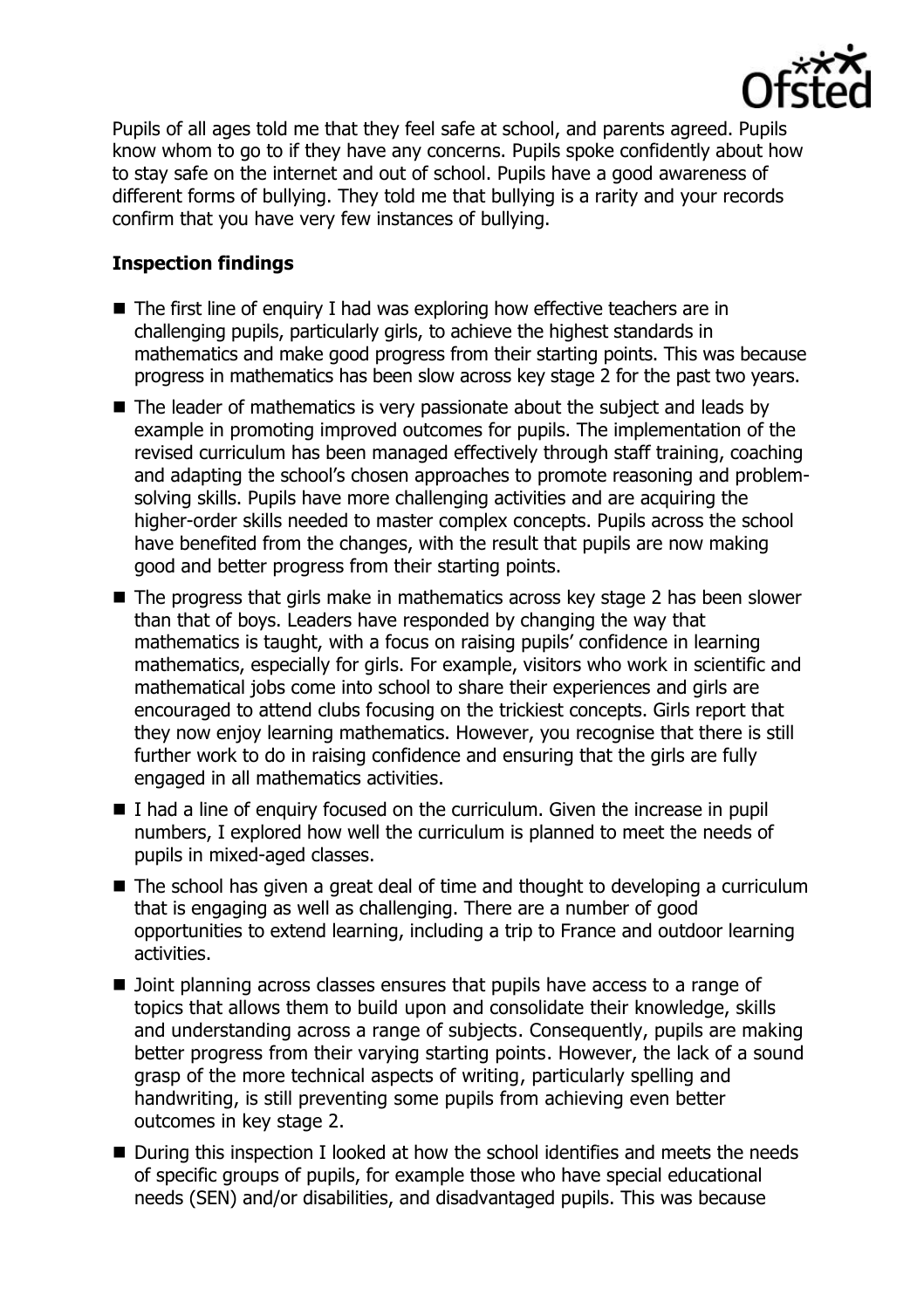

outcomes for these groups of pupils at the end of key stage 2 in 2017 were much lower than in previous years.

- $\blacksquare$  I found that teachers have been successful at developing and adapting their teaching to ensure that they meet the needs of all groups of pupils. Pupils who have (SEN) and/or disabilities, and those that are disadvantaged, have individualised support plans that are closely monitored. Additional adults support teaching well and make a positive contribution to pupils' learning.
- The final line of enguiry was to look at the progress of children from the early years to the end of key stage 1. I wanted to check how children who do not reach a good level of development are supported to catch up to achieve well by the time they reach the end of key stage 1.
- Leaders have sought and acted upon external advice to improve outcomes for children in the early years. Teachers have adapted and improved the curriculum so that it more closely matches the needs of the children and allows them to develop good early literacy and numeracy skills. The actions taken have led to improved outcomes for children. In 2017, the proportion of children reaching a good level of development was above the national average.
- The teaching of reading, including phonics, has been a focus for improvement. A legacy of weak phonics teaching contributed to poor spelling skills throughout the school. Leaders have introduced changes, which focus teaching and adapt the curriculum so that it is the same for Year 1 pupils in both classes. Staff have also involved parents more than before in helping with their reading and spelling. A suitably precise and targeted approach to the teaching of phonics has resulted in a big increase in the number of pupils achieving the expected standard in phonics at the end of Year 1. It has also improved spelling outcomes at the end of key stage 1.

## **Next steps for the school**

Leaders and those responsible for governance should ensure that:

- $\blacksquare$  girls across the school make consistently good progress in mathematics by raising their confidence to engage in all mathematical activities
- $\blacksquare$  the teaching of spelling and handwriting, and high expectations of presentation are consistent across key stage 2.

I am copying this letter to the chair of the governing body, the director of education for the Diocese of St Edmundsbury and Ipswich, the regional schools commissioner and the director of children's services for Suffolk. This letter will be published on the Ofsted website.

Yours sincerely

Liz Chaplin **Her Majesty's Inspector**